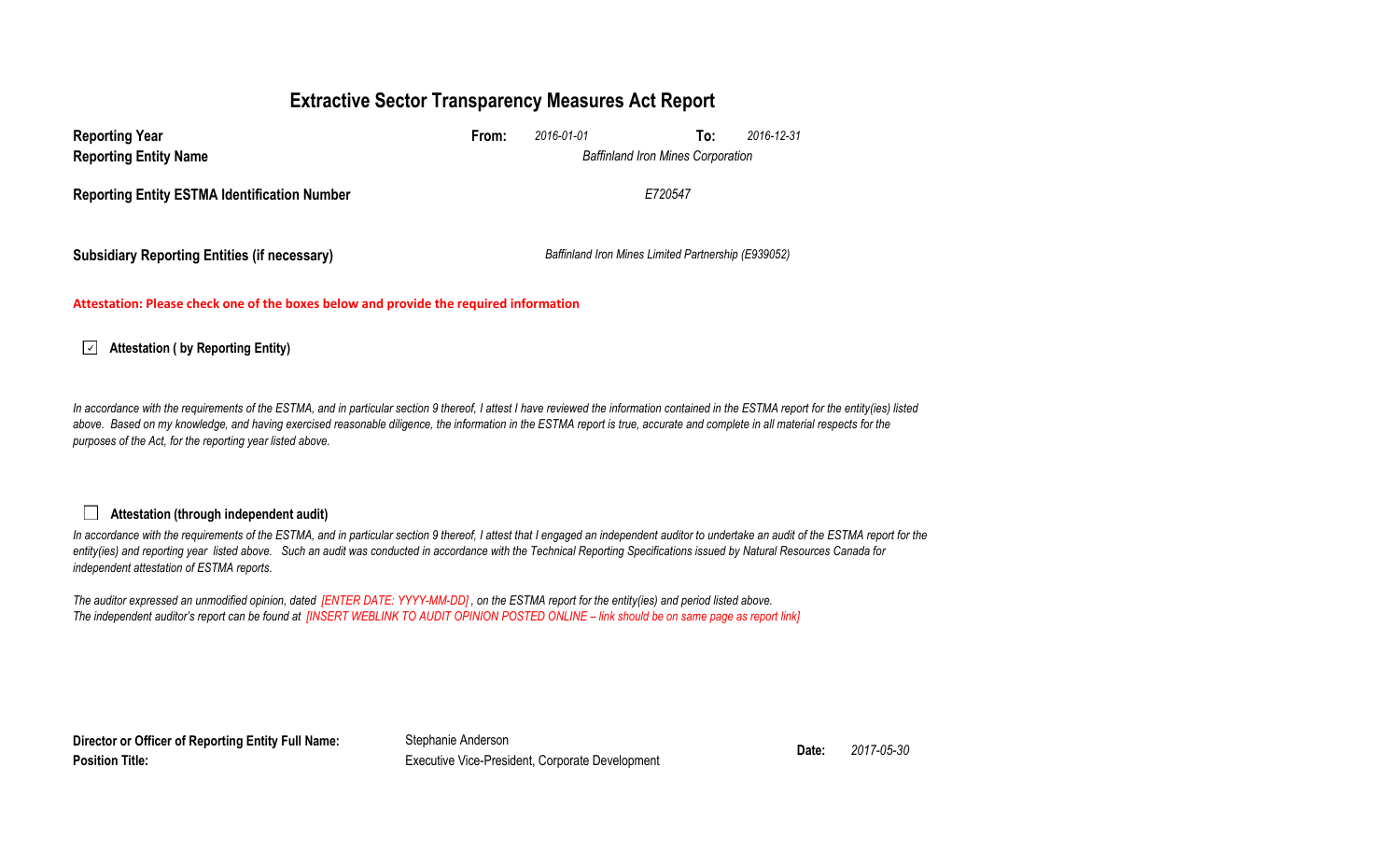# **Extractive Sector Transparency Measures Act - Annual Report**

| <b>Reporting Year</b>                                         | From:                                               | 2016-01-01   |           | To: 2016-12-31 |                                |                |                  |                                            |                                   |                                                                                                        |
|---------------------------------------------------------------|-----------------------------------------------------|--------------|-----------|----------------|--------------------------------|----------------|------------------|--------------------------------------------|-----------------------------------|--------------------------------------------------------------------------------------------------------|
| <b>Reporting Entity Name</b>                                  | <b>Baffinland Iron Mines Corporation</b>            |              |           |                |                                |                |                  |                                            |                                   |                                                                                                        |
| <b>Reporting Entity ESTMA</b><br><b>Identification Number</b> | E720547                                             |              |           |                |                                |                |                  |                                            |                                   |                                                                                                        |
| <b>Subsidiary Reporting Entities (if</b><br>necessary)        | Baffinland Iron Mines Limited Partnership (E939052) |              |           |                |                                |                |                  |                                            |                                   |                                                                                                        |
| <b>Payments by Payee</b>                                      |                                                     |              |           |                |                                |                |                  |                                            |                                   |                                                                                                        |
| Country                                                       | Payee Name                                          | <b>Taxes</b> | Royalties | Fees           | <b>Production Entitlements</b> | <b>Bonuses</b> | <b>Dividends</b> | <b>Infrastructure Improvement Payments</b> | <b>Total Amount paid to Payee</b> | <b>Notes</b>                                                                                           |
| Canada                                                        | Government of Canada                                |              |           | 130,000        |                                |                |                  |                                            | 130,000                           |                                                                                                        |
| Total                                                         |                                                     |              |           | 130,000        |                                |                |                  |                                            |                                   | <b>Reporting Currency: CAD</b><br>130,000 Exchange rate: N/A, original reported<br>amounts were in CAD |